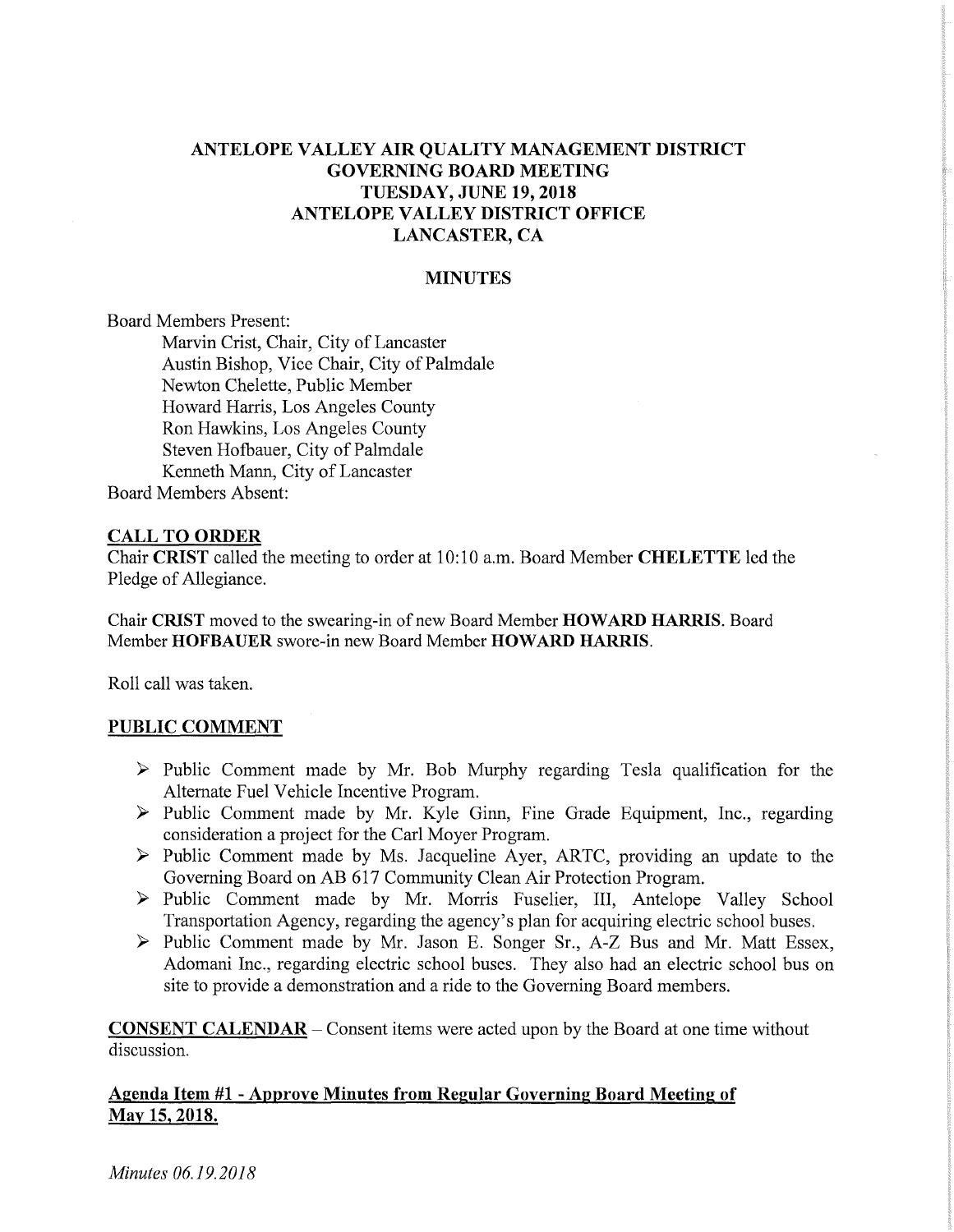Upon motion by **MANN,** seconded by **BISHOP,** and unanimously approved, the Board **Approved** Minutes from Regular Governing Board Meeting of May 15, 2018.

**Agenda Item #2 — Monthly Activity Report. Receive and file.** Presenter: Bret Banks. Upon motion by **MANN,** seconded by **BISHOP,** and unanimously approved, the Board **Received and Filed** the Monthly Activity Report.

# **Agenda Item #3 — Monthly Grant Fund Summary. Receive and file.**

Presenter: Bret Banks.

Upon motion by **MANN,** seconded by **BISHOP,** and unanimously approved, the Board **Received and Filed** the Monthly Grant Fund Summary

# **Agenda Item #4 - Reappoint Newton Chelette as the Public Member on the Governing Board of the Antelope Valley Air Quality Management District (AVAQMD).**

Presenter: Bret Banks.

Upon motion by **MANN,** seconded by **BISHOP,** and unanimously approved, the Board **Reappointed** Newton Chelette as the Public Member on the Governing Board of the Antelope Valley Air Quality Management District (AVAQMD).

# **Agenda Item #5 - Amend Governing Board Policy 07-01 — Financial Reserves.**

Presenter: Bret Banks.

Upon motion by **MANN,** seconded by **BISHOP,** and unanimously approved, the Board **Amended** Governing Board Policy 07-01 — Financial Reserves.

# **Agenda Item #6 - Approve payment to MDAQMD in the total amount of \$96,362.58, subject to availability of funds, for services provided during the month of April 2018.**

Presenter: Bret Banks.

Upon motion by **MANN,** seconded by **BISHOP,** and unanimously approved, the Board **Approved** payment to MDAQMD in the total amount of \$96,362.58, subject to availability of funds, for services provided during the month of April 2018.

# **ITEMS FOR DISCUSSION**

### **DEFERRED**

None.

# **NEW BUSINESS**

**Agenda Item #7 - Conduct a Continued Public Hearing to receive comments and staff presentation for the proposed AVAQMD Budget for FY 2018-19: a. Open public hearing; b. Receive staff report; c. Receive public testimony; d. Close public hearing; e. Adopt a resolution approving and adopting the budget for FY 2018-19.** 

Presenter: Bret Banks.

Chair **CRIST** opened the public hearing. Executive Director/APCO Bret Banks presented background information and answered questions from the Board. After discussion, Chair **CRIST** solicited public comment, being none; Chair **CRIST** closed the public hearing. Upon motion by **CHELETTE,** seconded by **BISHOP,** and unanimously approved, the Board **adopted**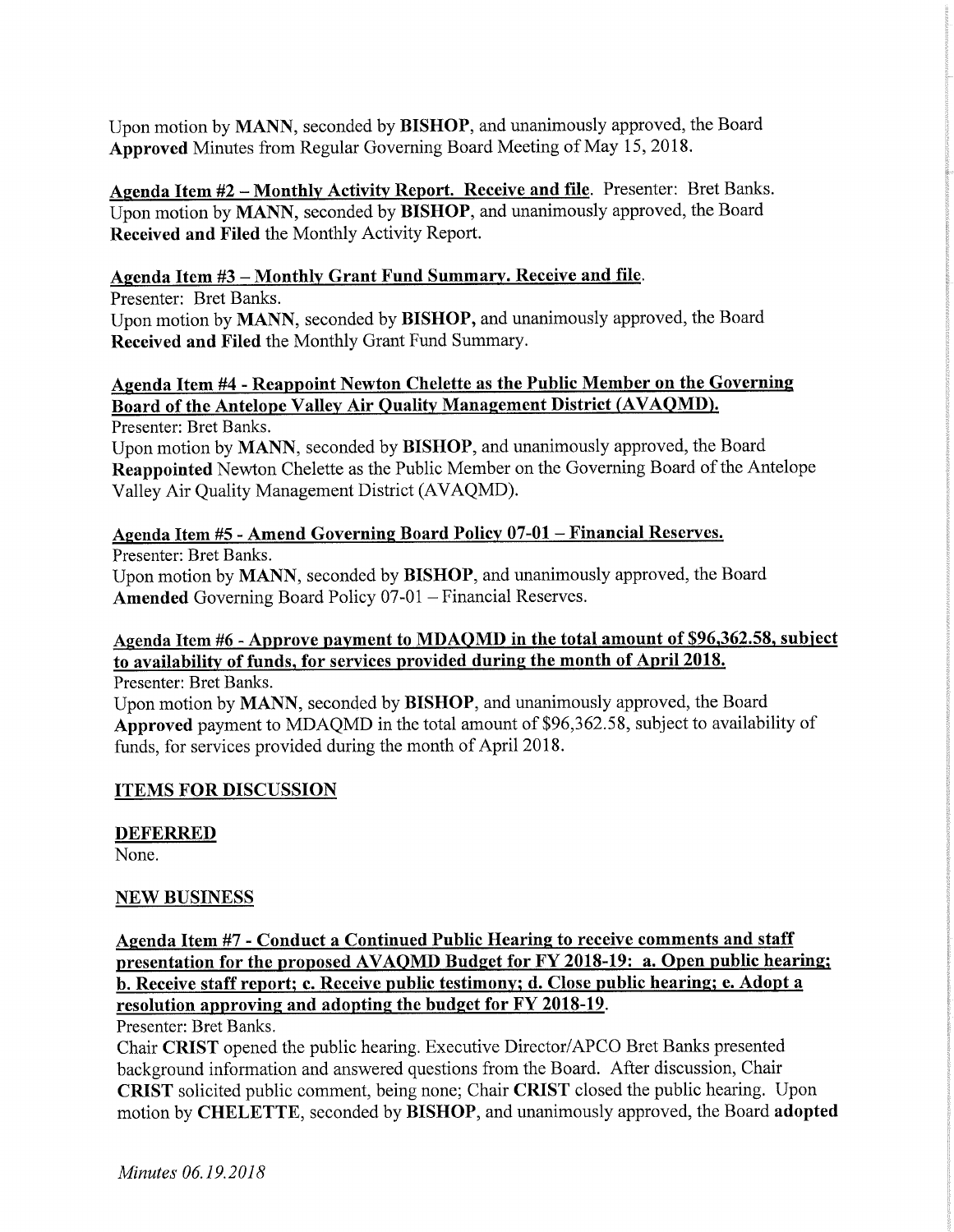# **Resolution 18-01,** titled, **"A RESOLUTION OF THE GOVERNING BOARD OF THE ANTELOPE VALLEY AIR QUALITY MANAGEMENT DISTRICT APPROVING AND ADOPTING THE PROPOSED OPERATING BUDGET FOR FISCAL YEAR 2018-19."**

# **Agenda Item #8 - Approve spending authority for the District consistent with the Fiscal Year 2017-18 Budget until the FY 2018-19 Budget is adopted.**

Presenter: Bret Banks.

Item was withdrawn as unnecessary as the previous item #7 was adopted.

# **Agenda Item #9 - 1) Authorize the acceptance of Community Air Protection (CAP) Funding and 2) Authorize the Executive Director/APCO and staff to execute the agreement, approved as to legal form, and to negotiate and execute agreements for eligible projects.**

Presenter: Bret Banks.

Bret Banks shared background information and answered questions from the Board. After discussion and upon Motion by **HOFBAUER,** seconded by **BISHOP,** and unanimously approved, the Board: 1) **Authorized** the acceptance of Community Air Protection (CAP) Funding and 2) **Authorized** the Executive Director/APCO and staff to execute the agreement, approved as to legal form, and to negotiate and execute agreements for eligible projects.

# **Agenda Item #10 - 1) Authorize the acceptance of Voluntary NOx Remediation Measure (NRM) Funding and 2) Authorize the Executive Director/APCO and staff to execute the agreement, approved as to legal form, and to negotiate and execute agreement for eligible project.**

Presenter: Bret Banks.

Bret Banks shared background information and answered questions from the Board. After discussion and upon Motion by **CHELETTE,** seconded by **HOFBAUER,** and unanimously approved, the Board: 1) **Authorized** the acceptance of Voluntary NOx Remediation Measure (NRM) Funding and 2) **Authorized** the Executive Director/APCO and staff to execute the agreement, approved as to legal form, and to negotiate and execute agreement for eligible project.

### **Agenda Item #11 - 1) Award an amount not to exceed \$94,211 in Carl Moyer Program funds to Gall Brothers General Engineering for the replacement of an older diesel excavator with newer, cleaner technology; and 2) Authorize the Executive Director/APCO and staff to negotiate target time frames and technical project details and execute an agreement, approved as to legal form by the Office of District Counsel.**  Presenter: Julie McKeehan.

Julie McKeehan shared background information and answered questions from the Board. After discussion and upon Motion by **MANN,** seconded by **HAWKINS,** and unanimously approved, the Board: 1) **Awarded** an amount not to exceed \$94,211 in Carl Moyer Program funds to Gall Brothers General Engineering for the replacement of an older diesel excavator with newer, cleaner technology; and 2) **Authorized** the Executive Director/APCO and staff to negotiate target time frames and technical project details and execute an agreement, approved as to legal form by the Office of District Counsel.